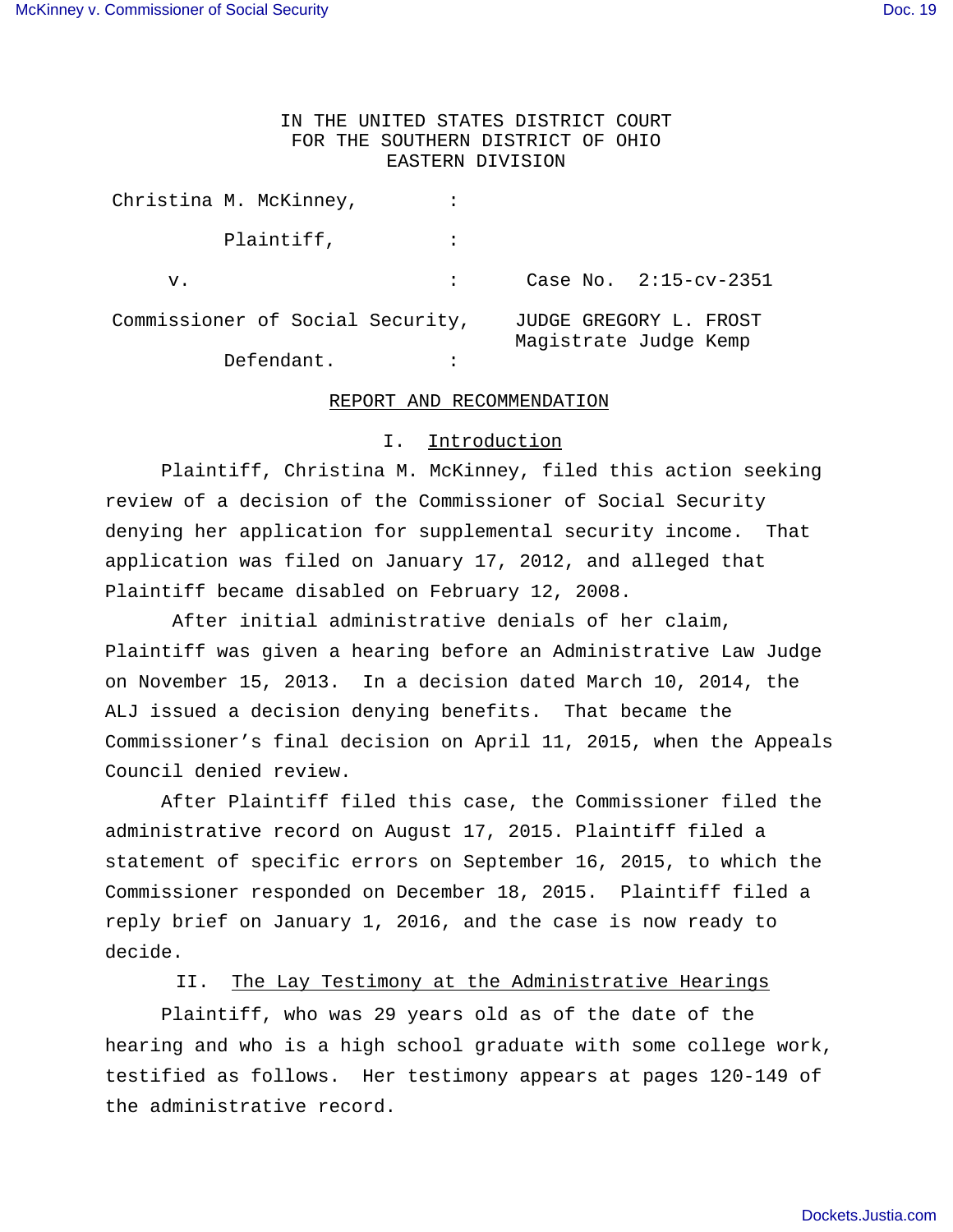Plaintiff testified that she had taken some online classes beginning in July, 2012, but had withdrawn from that program. She explained that she was having trouble with the math required and determined that she could not do the externship which accompanied the program. She had not looked for work in that time frame. In 2004, she worked at Dollar General, a job which lasted about a year. She ran a cash register, unloaded trucks, and stocked shelves. She had also worked in the deli department at a Kroger store for several months. Through the Ohio Works First program, she was assigned to work at a Salvation Army location sorting and hanging clothes, but she could not do that work.

According to Plaintiff, the reasons she could not work included loss of sensation, numbness, tingling, and weakness in her right arm, which caused her to be unable to grasp objects and to drop things. A 2011 surgery did not improve her condition. She had several cervical vertebrae fused as well, but that was not as helpful as she and her doctor had hoped. She had trouble bending her neck to read and also sitting, standing, or walking for any length of time, which related not only to her neck issue but to problems throughout her spine. She had undergone injections in her lower back and was scheduled for an additional treatment on the nerve in that area.

Plaintiff described constant pain which at times reduced her to tears. She often had to lie down and use a heating pad for relief. Also, she experienced depression and anxiety. Those conditions caused her to have panic attacks in groups of people, even as small as six or seven. Plaintiff told the ALJ she had weekly panic attacks and they typically lasted an hour. She did not sleep well at night and would lie down every day. She also suffered from memory lapses. She was able to relate to the people she was living with and with her grandmother and other

-2-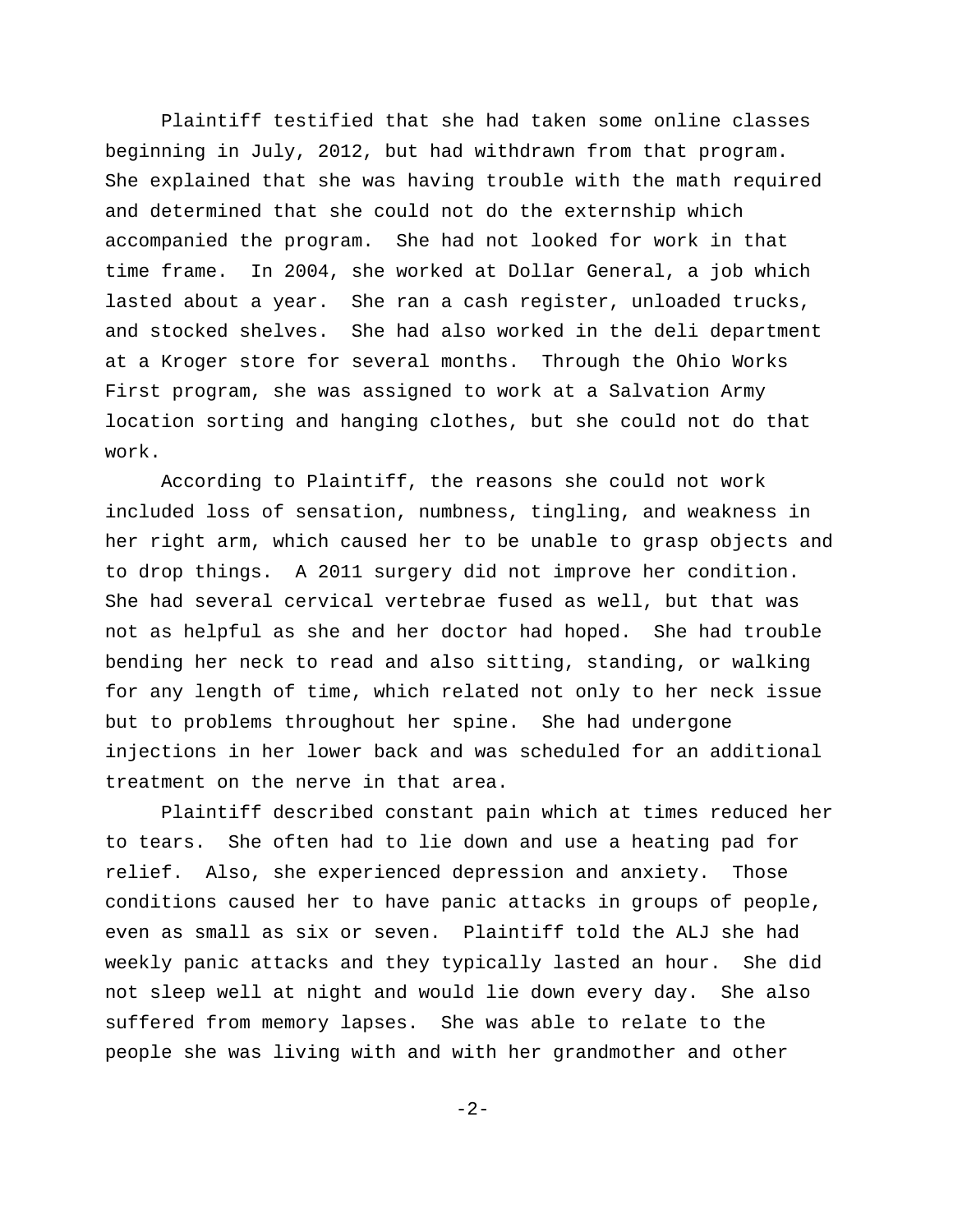family members. She left her house to attend medical appointments for herself and her son.

On a typical day, Plaintiff took care of her young son, although she had help doing that. She helped out with some household chores and occasionally did grocery shopping. She also read books and used a computer to access Facebook and use email. Plaintiff said that she could sit for 45 minutes, stand for an hour before having to lie down, and walk about an hour over the course of a day. She had experienced suicidal thoughts in the past. She was not able to lift her son, who weighed 40 pounds.

III. The Medical and Educational Records

The medical and educational records in this case are found beginning on page 317 of the administrative record. The pertinent records - primarily those relating to Plaintiff's condition after her application date of January, 2012 - can be summarized as follows.

Plaintiff does have a long history of psychiatric care, as noted in a discharge summary dated May 27, 2010, and reflected in various treatment notes before that date. At that time, her diagnoses included major depressive disorders with psychotic features, alcohol abuse, and borderline personality disorder. She had been treated for hallucinations and suicidal thoughts. (Tr. 421-22). She had another short psychiatric hospitalization in 2011, again for suicidal ideation along with increased depression, but was discharged with a GAF of 60. (Tr. 549-550).

Dr. Hammerly, a psychologist, conducted a consultative evaluation on April 3, 2012. Plaintiff explained that the bases for her claim of disability included panic attacks, anxiety, and problems with her neck and shoulder. She reported a history of childhood abuse and also having been in special education classes in high school. She had assistance managing her finances. Dr. Hammerly observed that Plaintiff had a downcast mood and a

 $-3-$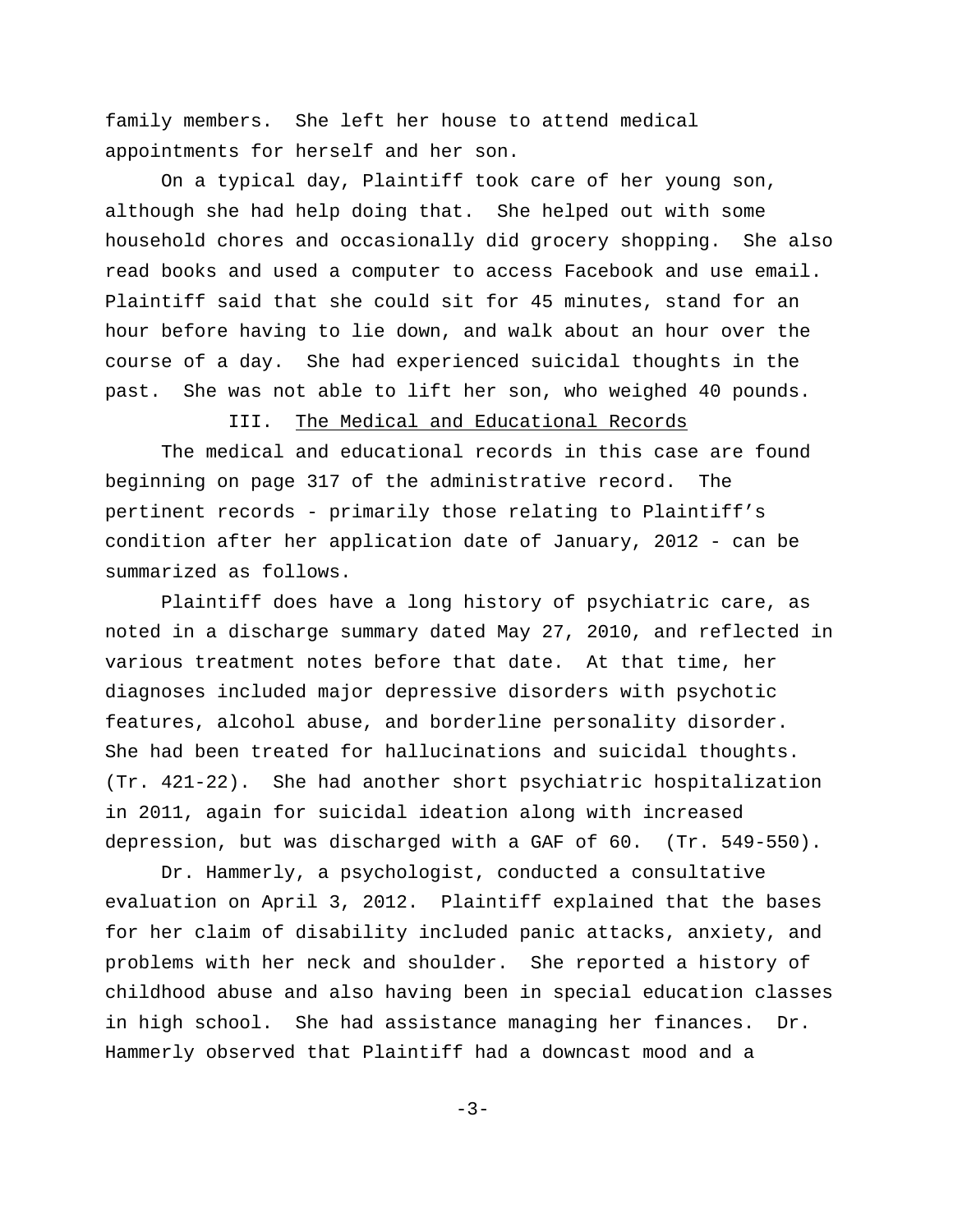restricted affect and that she experienced feelings of hopelessness and worthlessness from time to time. She reported panic attacks and several psychotic episodes. Dr. Hammerly diagnosed major depression of moderate severity and rated Plaintiff's GAF at 55. He thought that she was in the borderline range with respect to understanding and carrying out instructions and maintaining attention and concentration. He also said she would have problems relating to coworkers and supervisors and would "be expected to withstand the daily psychological pressures of work with a decreased degree of success," particularly in the face of a changing work environment. (Tr. 621-31). A second evaluation was done by Dr. Dubey on September 6, 2012. He noted that Plaintiff reported feeling "okay and depressed" and had problems sleeping. She also reported anxiety since childhood. Plaintiff showed an exaggerated presentation and she was tense, irritable, negativistic, and avoidant. She said she was benefitting from mental health treatment. Dr. Dubey thought she was stable and had no problems with simple and multistep directions or questions. He rated her GAF at 55 and thought she would be able to deal with simple instructions in the workplace, including paying attention to them, would have moderate issues with coworkers and supervisors, and would also have moderate issues dealing with work pressure. (Tr. 755-63).

On July 13, 2013, Plaintiff's counselor, Todd Warren, filled out a form rating Plaintiff's mental capacity for work. He said that, in his opinion, she had marked or extreme limitations in all areas of social interaction, sustained concentration and persistence, and adaptation. He believed she would deteriorate under work stress and would miss five or more days per month due to her psychological condition. (Tr. 846-48).

In August, 2013, Plaintiff was again hospitalized for psychological symptoms. She reported suicidal thoughts and her

 $-4-$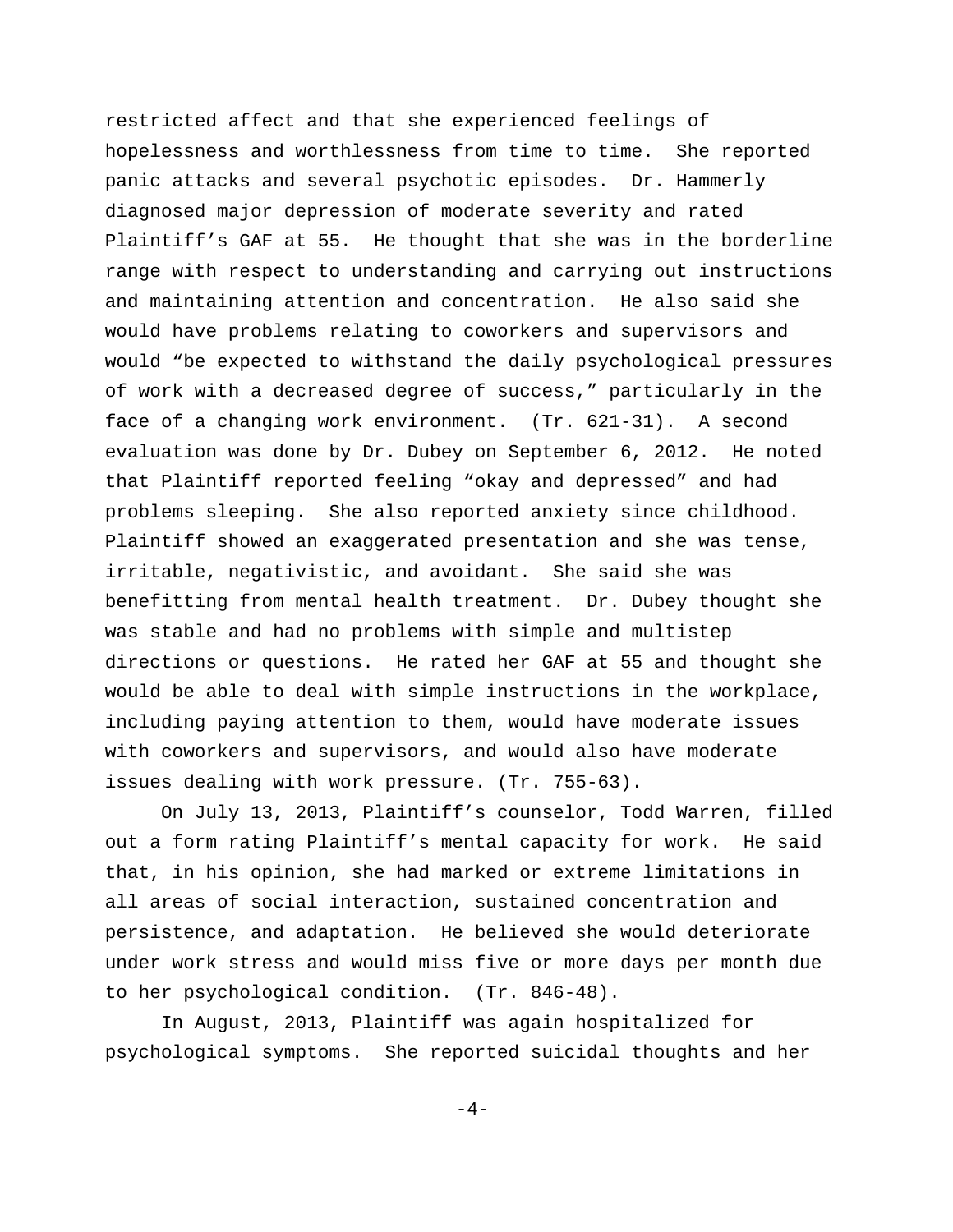GAF upon admission was rated at 30. It is unclear how long that admission lasted but it was estimated to be 3-5 days.

State agency reviewers expressed opinions about Plaintiff's psychological capacity based on some of these records. Dr. Goldsmith concluded, on April 16, 2012, that Plaintiff was limited to simple tasks which were not fast paced and did not have strict production demands. She could also have only occasional and superficial interpersonal contact and was limited to working in an environment with infrequent changes. (Tr. 173- 75). Dr. Swain later concurred in that assessment. (Tr. 194- 96).

Plaintiff had arthroscopic surgery on her right arm and shoulder in 2011 in order to repair a rotator cuff tear. At a six-month followup visit, she reported reinjuring her shoulder and an increase in pain. There was still some tenderness over the subacromial space but range of motion and strength were good. She was given an injection for the pain, and physical therapy was recommended. (Tr. 596).

Emergency room notes from February 11, 2012, show that Plaintiff was treated on that date for cervical sprain and strain. She had apparently fallen and hit her neck on a crib. A little more than a month later she had neck surgery, but it was for degenerative disc disease at C6-7. The surgery went well and she was discharged in stable condition. On June 20, 2012, however, she was seen at the Pain Management Consortium of Central Ohio complaining of pain in the back, neck, and shoulders, and stating that she could not pick up her son. At that time, she was working 20.5 hours per week through OWF. Limitations were noted in movement of the right shoulder and the fingers on both hands, and she had diminished reflexes in many areas. Flexion and extension of the cervical spine were not intact. (Tr. 711-13).

-5-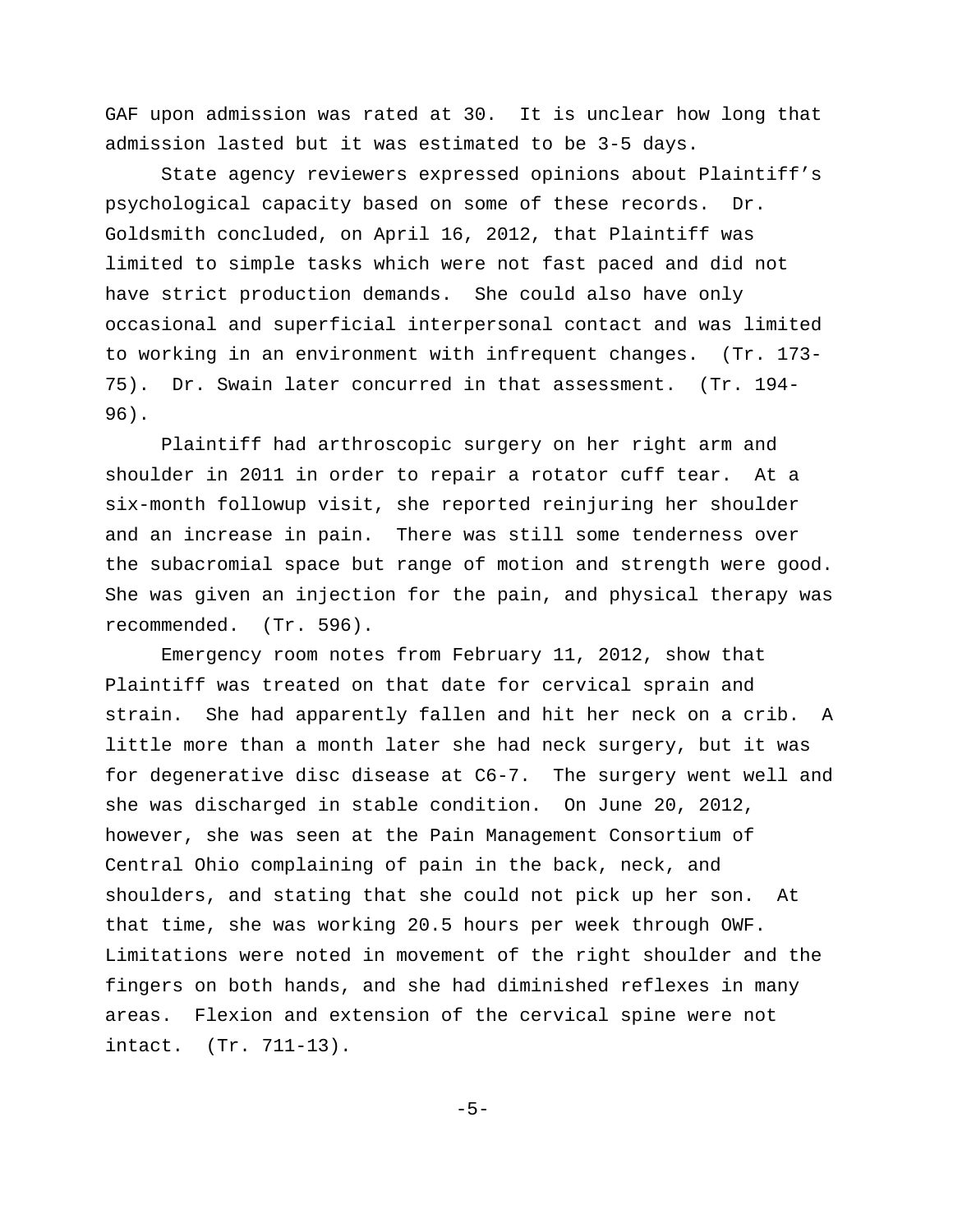Plaintiff's primary physician during this time was Dr. Turner, and there are office notes documenting her treatment of Plaintiff as well as many emergency room treatment notes from 2012-13. On August 9, 2013, Dr. Turner completed a residual functional capacity questionnaire indicating that Plaintiff could only stand, walk, and sit for a total of 3.5 hours in a workday, could lift up to ten pounds but do so rarely and not in a work setting, could not squat or crawl, and would deteriorate under stress and was likely to have five or more unscheduled absences from work each month. (Tr. 850-53).

There were two state agency physicians who commented on Plaintiff's physical residual functional capacity. Dr. Teague, on March 27, 2012, concluded that Plaintiff could do a limited range of light work with various postural limitations, and that she was limited in her ability to reach overhead, in front, or laterally with her right arm. (Tr. 171-73). Dr. Stroebel reached the same conclusions on August 14, 2012 except that he added environmental limitations due to asthma and restricted her from working around heights or machinery and doing commercial driving. (Tr. 192-94).

#### IV. The Vocational Testimony

Eric Pruitt was called to testify as a vocational expert at the administrative hearing. His testimony begins at page 149 of the administrative record.

Mr. Pruitt described Plaintiff's past employment as a sales clerk at Dollar General as light and semi-skilled. The Kroger's job was a combination position and was unskilled and either light or medium.

Mr. Pruitt was then asked some questions about someone with Plaintiff's background and who could work at the light exertional level. That person could not climb ladders, ropes, or scaffolds and had to avoid exposure to hazards like dangerous machinery or

-6-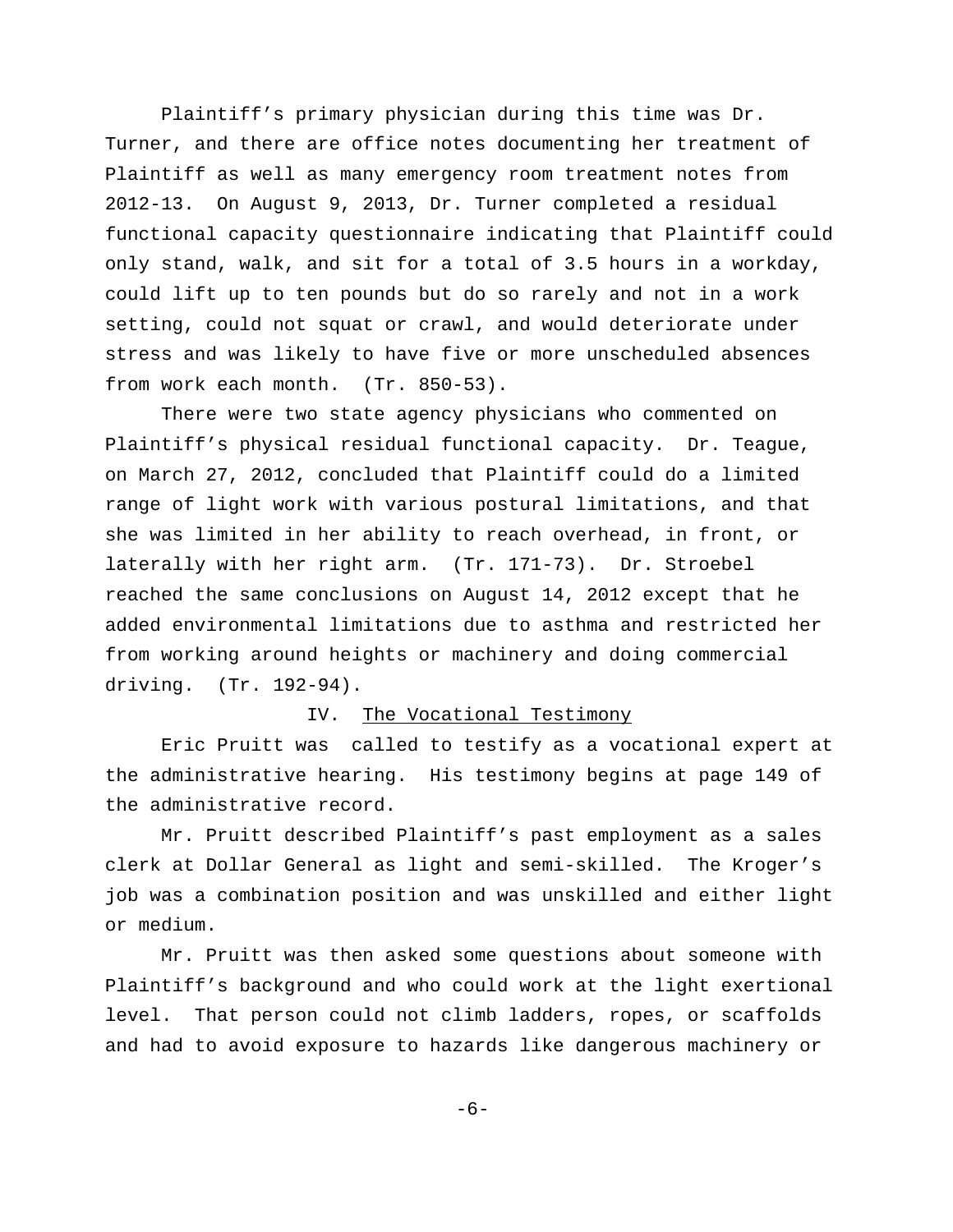unprotected heights. He or she could occasionally crawl and frequently reach overhead with the right arm, and was limited as to frequent exposure to dust, fumes, odors, gases, and poorly ventilated areas. Also, the person could do simple repetitive tasks in a relatively static work environment where therewere infrequent changes in duties or processes and the work did not require more than occasional contact with others, nor did it involve fast pace or strict production demands. Mr. Pruitt said that someone with those restrictions could work as a deli cutter and slicer, and also could be a routing clerk, label coder, and mail clerk. Those jobs could not be done, however, by someone who could only occasionally use their dominant hand and arm for handling, feeling, and fingering. Such a person could work at the light level as a furniture rental clerk, groover and stripper, or blending paint tender even with those restrictions. Only a few sedentary jobs were consistent with those restrictions - surveillance system monitor and call out operator.

Lastly, Mr. Pruitt was asked about the job possibilities for someone who was as limited as Plaintiff testified. He said there were no jobs available to such a person. The same was true for someone who could lift ten pounds on a rare basis and not in a work setting, who had five unscheduled absences in a month, and who had to take an additional one-hour break during the work day. Additional work-preclusive restrictions included being unable to perform at a consistent pace for up to half the work day, being unable to respond appropriately to changes in the work setting, and being off task for fifteen percent of the day (assuming that the person was limited to unskilled work).

V. The Administrative Law Judge's Decision

The Administrative Law Judge's decision appears at pages 88- 107 of the administrative record. The important findings in that decision are as follows.

-7-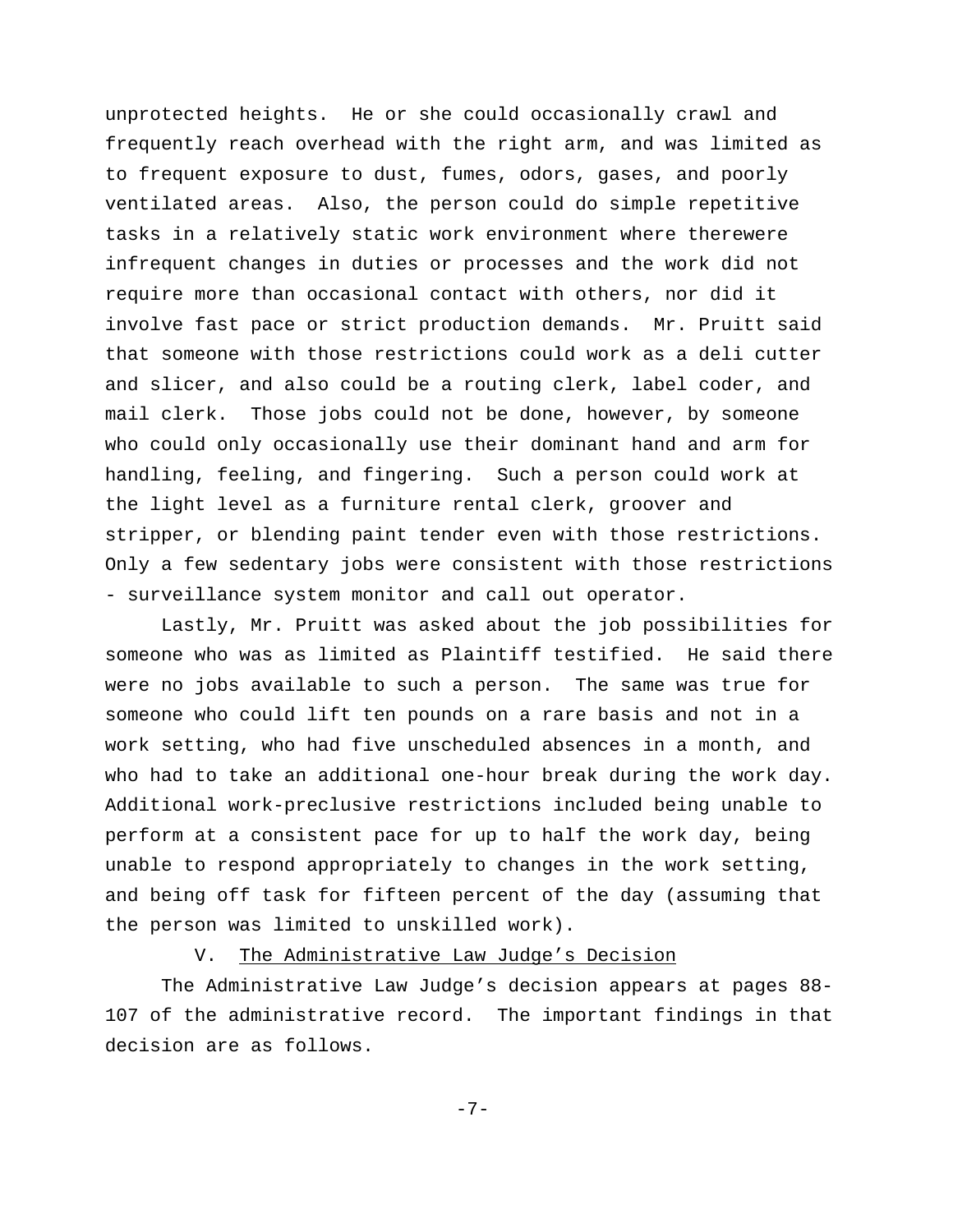The Administrative Law Judge found, first, that Plaintiff had not engaged in substantial gainful activity since her application date of January 17, 2012. Going to the second step of the sequential evaluation process, the ALJ concluded that Plaintiff had severe impairments including degenerative disc disease of the lumbar spine, status post cervical fusion, status post two right shoulder arthroscopies, asthma, major depression, a generalized anxiety disorder, a personality disorder, and borderline intellectual functioning. The ALJ also found that these impairments did not, at any time, meet or equal the requirements of any section of the Listing of Impairments (20 C.F.R. Part 404, Subpart P, Appendix 1).

Moving to step four of the sequential evaluation process, the ALJ found that Plaintiff had the residual functional capacity to perform light work with limitations. They included the ability to crawl only occasionally, to reach laterally, forward, and overhead with the right arm frequently, to have frequent exposure to dust, fumes, odors, gases, and poorly ventilated areas, and never to climb ladders, ropes, or scaffolds or to work around hazards such as unprotected heights or dangerous machinery. From a psychological standpoint, Plaintiff could perform simple, repetitive tasks in a relatively static work environment where there are infrequent changes in duties and processes, where the work does not require more than occasional contact with others, and where the work does not involve a fast work pace or strict production demands. With these restrictions, the ALJ concluded that although Plaintiff could not perform her past relevant work, Plaintiff could perform the light jobs identified by the vocational expert, including routing clerk, label coder, and mail clerk, and that these jobs existed in significant numbers in the local, state, and national economies. Consequently, the ALJ determined that Plaintiff was not entitled

-8-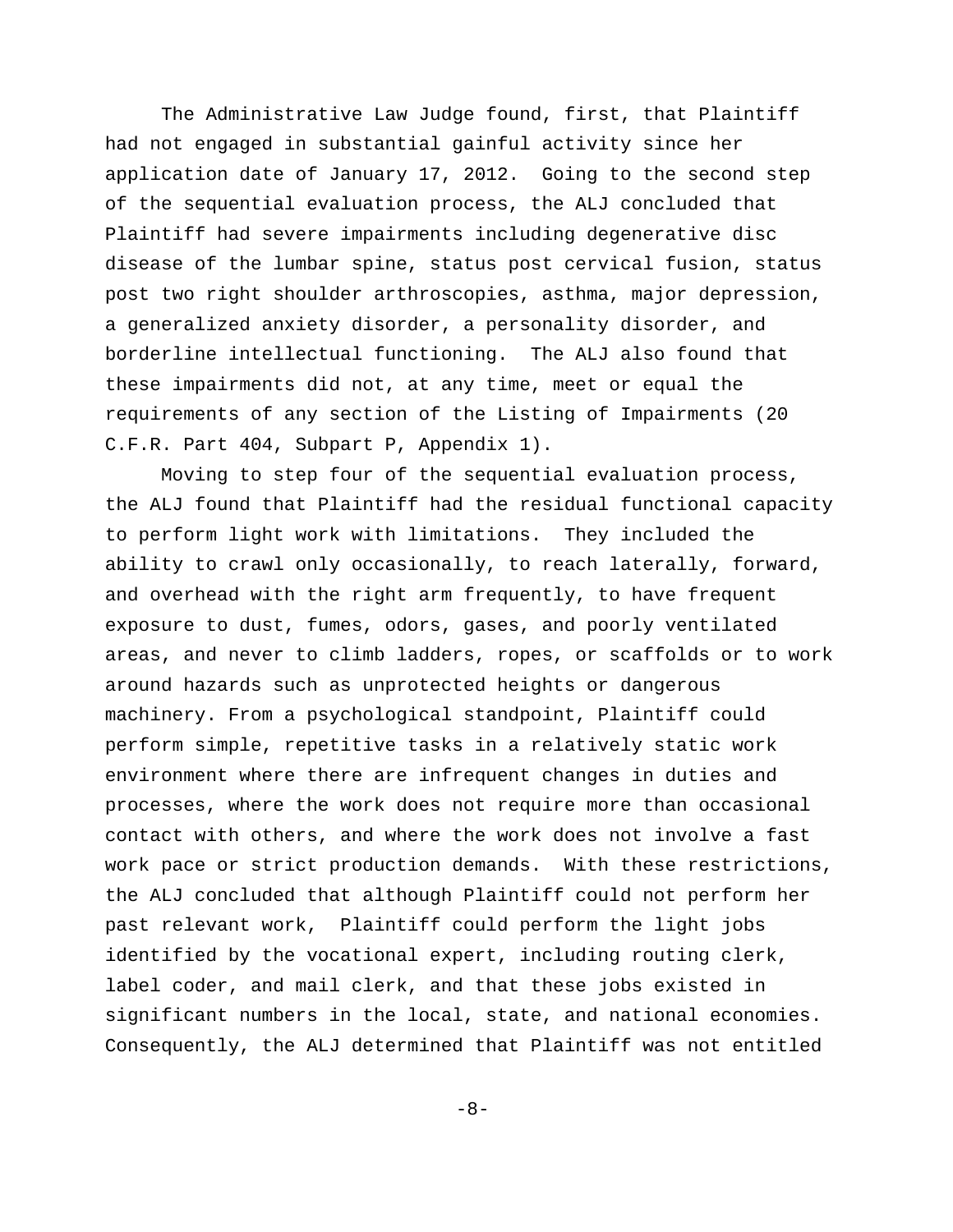to benefits.

VI. Plaintiff's Statement of Specific Errors

 In her statement of specific errors, Plaintiff raises these issues: (1) the ALJ did not properly evaluate the opinion of Dr. Turner, a treating source; and (2) the ALJ did not properly apply Social Security Rule 06-3p to the opinion of Mr. Warren. These issues are evaluated under the following legal standard.

Standard of Review. Under the provisions of 42 U.S.C. Section  $405(q)$ , "[t]he findings of the Secretary [now the Commissioner] as to any fact, if supported by substantial evidence, shall be conclusive. . . ." Substantial evidence is "'such relevant evidence as a reasonable mind might accept as adequate to support a conclusion'" Richardson v. Perales, 402 U.S. 389, 401 (1971) (quoting Consolidated Edison Company v. NLRB, 305 U.S. 197, 229 (1938)). It is "'more than a mere scintilla.'" Id. LeMaster v. Weinberger, 533 F.2d 337, 339 (6th Cir. 1976). The Commissioner's findings of fact must be based upon the record as a whole. Harris v. Heckler, 756 F.2d 431, 435 (6th Cir. 1985); Houston v. Secretary, 736 F.2d 365, 366 (6th Cir. 1984); Fraley v. Secretary, 733 F.2d 437, 439-440 (6th Cir. 1984). In determining whether the Commissioner's decision is supported by substantial evidence, the Court must "'take into account whatever in the record fairly detracts from its weight.'" Beavers v. Secretary of Health, Education and Welfare, 577 F.2d 383, 387 (6th Cir. 1978) (quoting Universal Camera Corp. v. NLRB, 340 U.S. 474, 488 (1951)); Wages v. Secretary of Health and Human Services, 755 F.2d 495, 497 (6th Cir. 1985). Even if this Court would reach contrary conclusions of fact, the Commissioner's decision must be affirmed so long as that determination is supported by substantial evidence. Kinsella v. Schweiker, 708 F.2d 1058, 1059 (6th Cir. 1983).

# A. Dr. Turner's Opinion

Plaintiff first asserts that the ALJ did not properly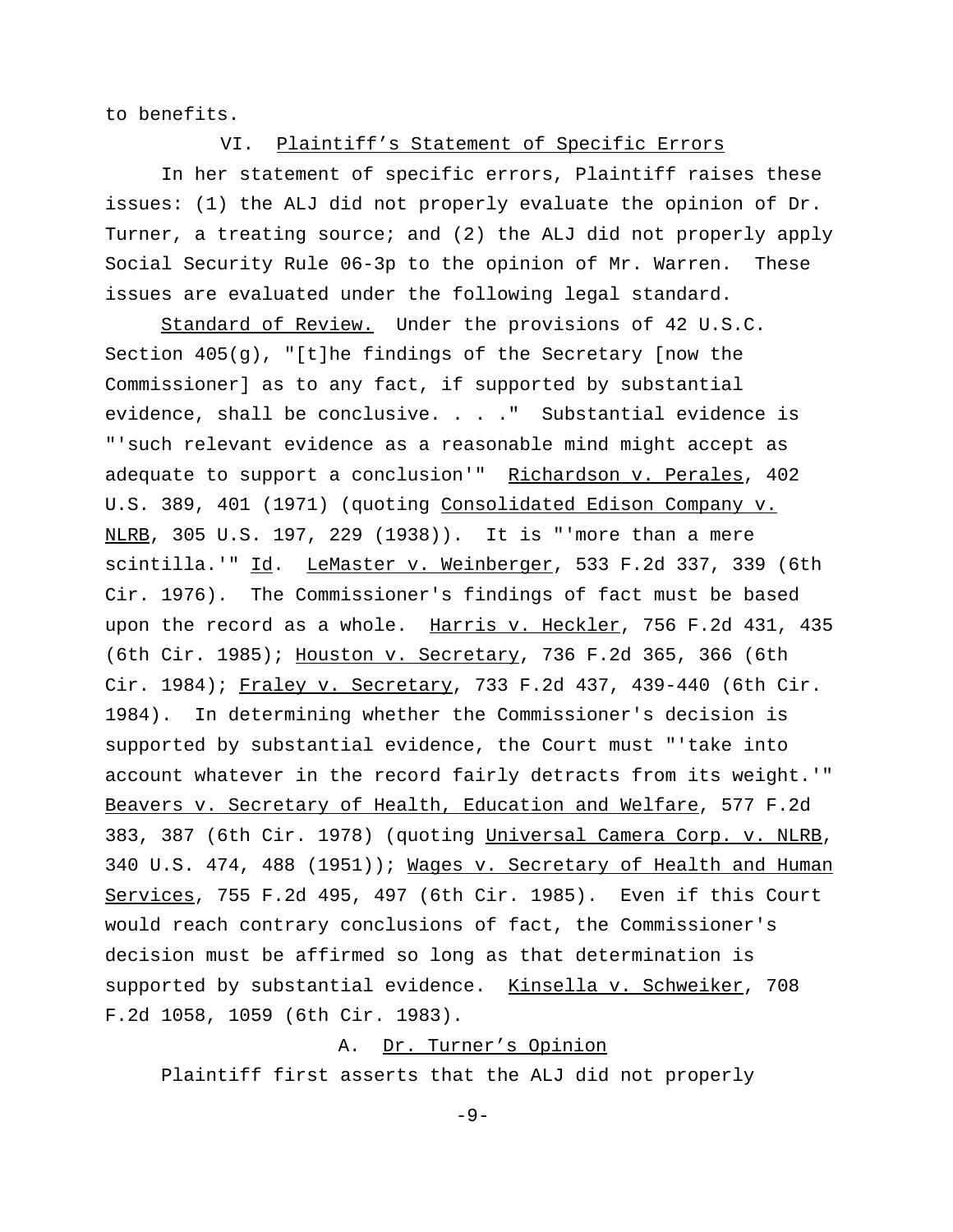evaluate Dr. Turner's opinion, which, if accepted, would lead to a finding of disability. In particular, she argues that the ALJ did not cite to specific inconsistencies between that opinion and the medical evidence and did not provide good reasons for discounting it. The analysis of this issue begins with an examination of the ALJ's stated rationale for refusing to give this opinion controlling weight.

First, the ALJ assigned "significant weight" to the opinions of the state agency reviewers based on their familiarity with the Social Security disability program and because they are "consistent with and well supported by the evidence of the record as a whole ...." (Tr. 95). He then assigned little weight to Dr. Turner's opinion, explaining his decision this way:

The claimant's treating physician, Dr. Marsha Turner, offered a medical source statement in August 2013 (Exhibit 33F). Her opinion is assigned little weight. The opinion is quite restrictive, but offers no specific findings to support such restrictions. Overall, the opinion is far more limiting than what is supported by the medical record, which ultimately shows the claimant has subjective tenderness with good strength and range of motion. Furthermore, Dr. Turner is a primary care physician and is not Board Certified in orthopedics, neurological, or physical medicine.

(Tr. 95). Later in the administrative decision, the ALJ discussed Plaintiff's subjective complaints of disability due to her right shoulder impairment, and found that there was not sufficient medical evidence to substantiate her testimony. He cited to treatment notes indicating a lack of gross weakness or instability following the 2011 rotator cuff surgery, and also good range of motion and strength. He also noted some inconsistencies in the report of numbness and tingling, minimal objective findings with respect to the cervical spine, and only mild tenderness to palpation. Plaintiff does not challenge the ALJ's credibility finding.

 $-10-$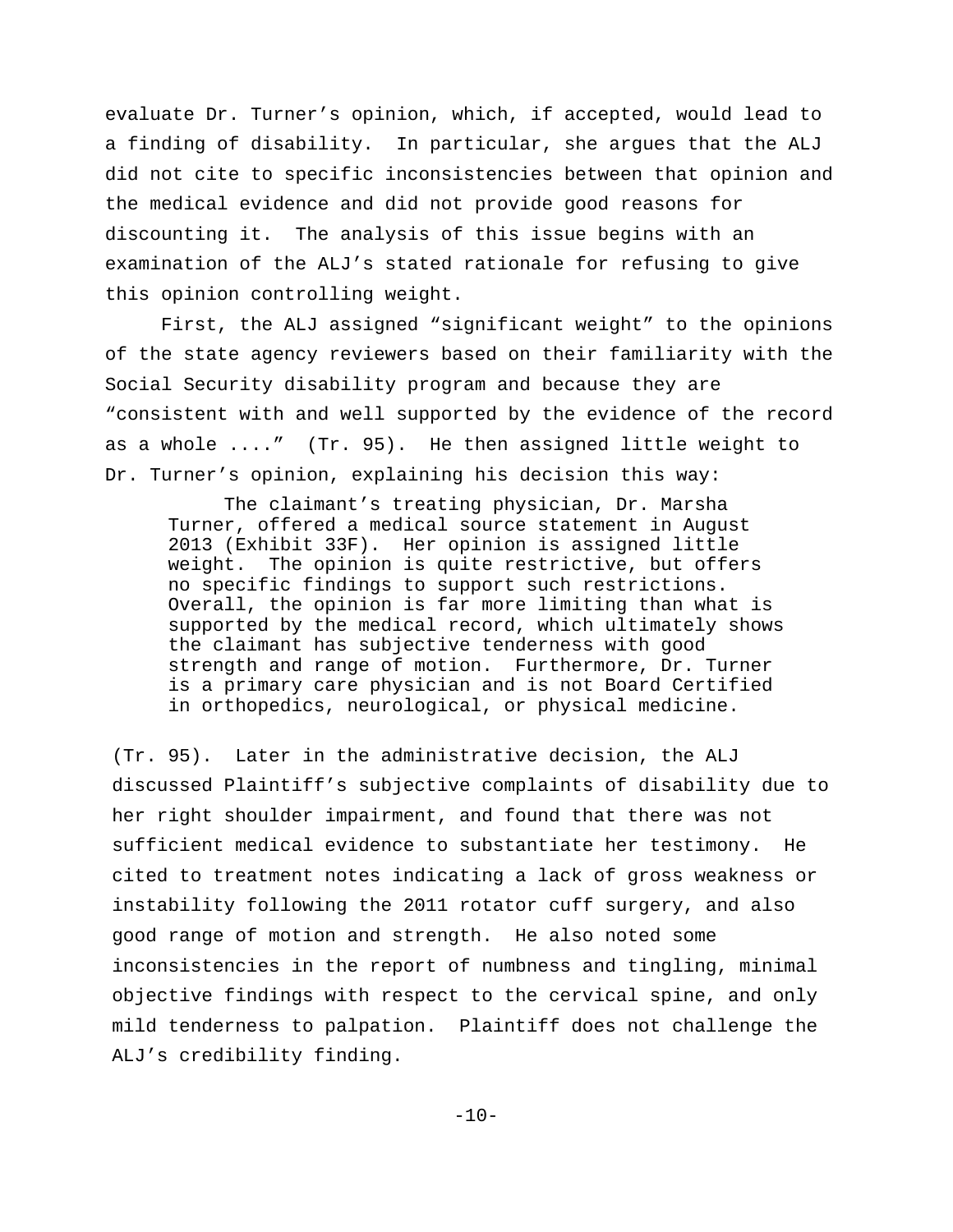The law in this area is clear. A treating physician's opinion is entitled to weight substantially greater than that of a nonexamining medical advisor or a physician who saw plaintiff only once. 20 C.F.R. §404.1527(c); see also Lashley v. Secretary of H.H.S., 708 F.2d 1048, 1054 (6th Cir. 1983); Estes v. Harris, 512 F.Supp. 1106, 1113 (S.D. Ohio 1981). However, in evaluating a treating physician's opinion, the Commissioner may consider the extent to which that physician's own objective findings support or contradict that opinion. Moon v. Sullivan, 923 F.2d 1175 (6th Cir. 1990); Loy v. Secretary of HHS, 901 F.2d 1306 (6th Cir. 1990). The Commissioner may also evaluate other objective medical evidence, including the results of tests or examinations performed by non-treating medical sources, and may consider the claimant's activities of daily living. Cutlip v. Secretary of HHS, 25 F.3d 284 (6th Cir. 1994). No matter how the issue of the weight to be given to a treating physician's opinion is finally resolved, the ALJ is required to provide a reasoned explanation so that both the claimant and a reviewing Court can determine why the opinion was rejected (if it was) and whether the ALJ considered only appropriate factors in making that decision. Wilson v. Comm'r of Social Security, 378 F.3d 541, 544 (6th Cir. 2004).

The Court begins with the argument that the ALJ committed an "articulation error" - that is, that even if the record contained enough evidence to discount Dr. Turner's opinion, the ALJ did not provide an adequate explanation of his decision-making process, particularly as to the conflicting medical evidence. It is true that the general phrase that a treating source opinion is "inconsistent with the evidence" is not specific enough to allow either the Court or the Plaintiff to understand what evidence the ALJ is relying upon. See, e.g., Mercer v. Comm'r of Social Security, 2013 WL 3279260, \*7 (S.D. Ohio June 27, 2013), adopted and affirmed 2014 WL 197874 (S.D. Ohio Jan. 15, 2014). And it is

-11-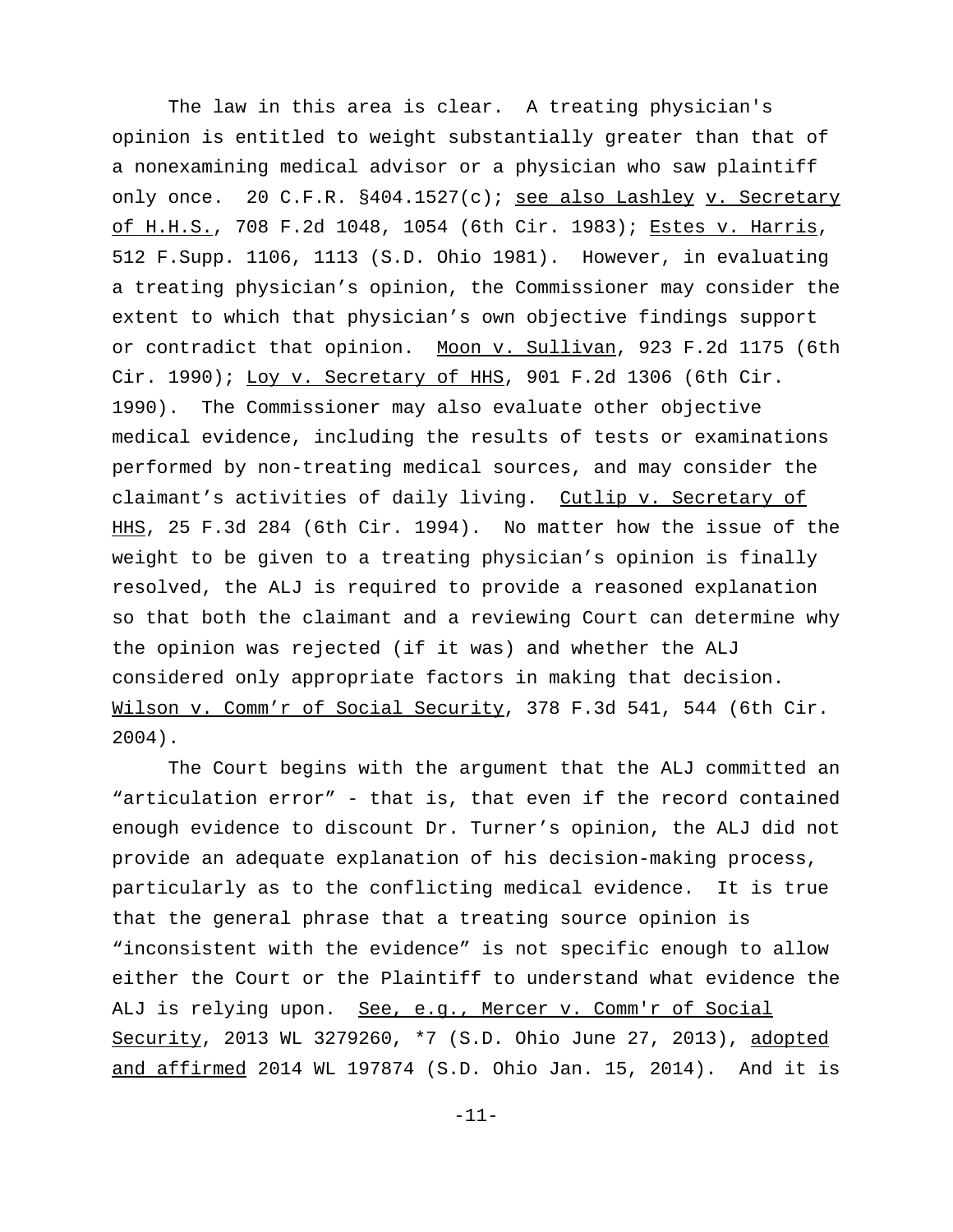also true that the ALJ's discussion of Dr. Turner's opinion is not very detailed. However, it provides two reasons for giving the opinion little weight - that Dr. Turner is essentially a general practitioner rather than a specialist, and that the medical records do not support her opinions because they report more subjective than objective findings. That statement, coupled with the later discussion about those records and the specific objective findings contained in them, is enough to permit the Court to understand and evaluate the ALJ's decision, and to advise Plaintiff why the ALJ did not accept Dr. Turner's views. Those are the two purposes behind the applicable regulation, 20 C.F.R. §416.927(c). See Hall v. Comm'r of Social Security, 148 Fed.Appx. 456, 461-62 (6th Cir. 2005). Consequently, there is no reversible articulation error in this case.

Plaintiff's other argument is that the reasons given by the ALJ do not adequately support his decision. She asserts that the primary basis given for assigning little weight to Dr. Turner's opinion was the conflict with the state agency reviewers, and that the ALJ did not give enough consideration to the longitudinal treating relationship. She also argues that he improperly emphasized Dr. Turner's lack of specialization but failed to note that neither of the state agency reviewers were specialists in the field of orthopedic medicine (one was an emergency room physician and the other was a pediatrician).

As the Commissioner correctly points out, the ALJ's two primary reasons for discounting Dr. Turner's opinion were the lack of supporting reasons (and the form she completed did not contain any) and the inconsistency with the medical evidence, particularly the records which reported more subjective than objective findings. These are both supported by the record. The ALJ was clearly aware of the longitudinal treating relationship but also the fact that, for the conditions which Plaintiff claimed were disabling, Dr. Turner had referred Plaintiff to

-12-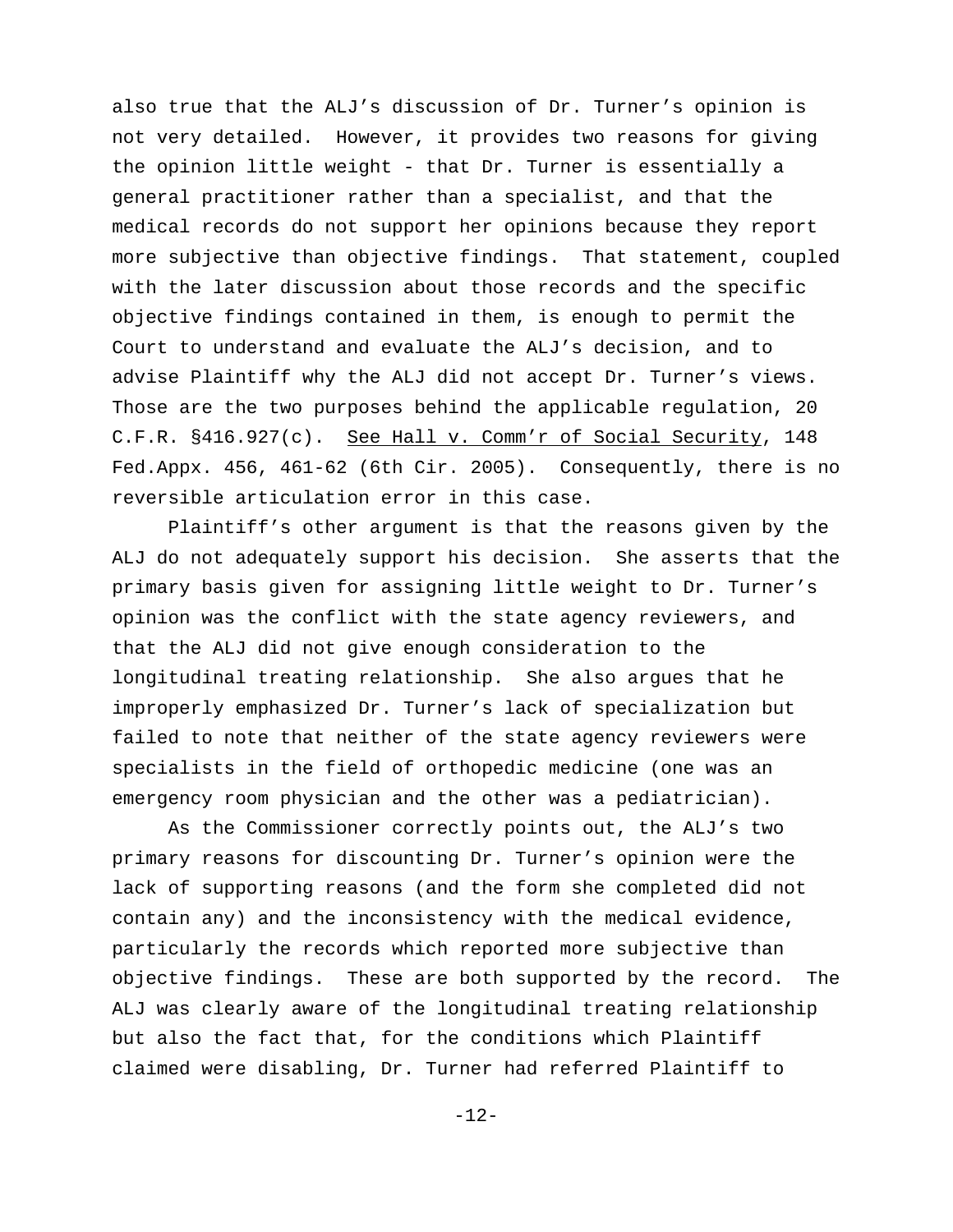other specialists. Further, it is true that Dr. Turner is not an orthopedic or mental health specialist. While the fact that the two state agency physicians may not have been orthopedic specialists is a factor that the ALJ might have considered more explicitly, the Court cannot say that the ALJ did not assert reasons, supported by the record, for declining to adopt Dr. Turner's extremely restrictive view of Plaintiff's physical capacity or for adopting the evaluations of the state agency reviewers because they were more consistent with the records. See Ruby v. Colvin, 2015 WL 1000672, \*3 (S.D. Ohio March 5, 2015)(affirming ALJ's reliance on state agency reviewers whose opinions were "consistent with objective medical evidence of record"). Consequently, there is no error in the ALJ's decision to accord only little weight to Dr. Turner's opinions.

#### B. The Counselor Opinion

The other issue raised in Plaintiff's statement of errors deals with the functional capacity evaluation done by her counselor, Mr. Warren. He, too, concluded that Plaintiff had limitations which were incompatible with the ability to work on a sustained basis. This is what the ALJ had to say about his opinion:

In July 2013 the claimant's counselor, Mr. Todd Warren, completed an assessment of the claimant's mental residual functional capacity .... A licensed professional counselor ("LPC") is not an "acceptable medical source" as defined in 20 C.F.R. 416.913.... [T]he opinion is considered only to the extent that it helps understand how an impairment affects the ability to work.

I have considered these observations, consistent with the above-cited regulations and SSR 06-3p. Mr. Warren's opinions on this assessment are assigned little weight. With a few exceptions, Mr. Warren concluded that the claimant had "extreme" limitations in nearly every functional area listed on the assessment form. This conclusion is not supported by or consistent with the medical evidence of record. Mr.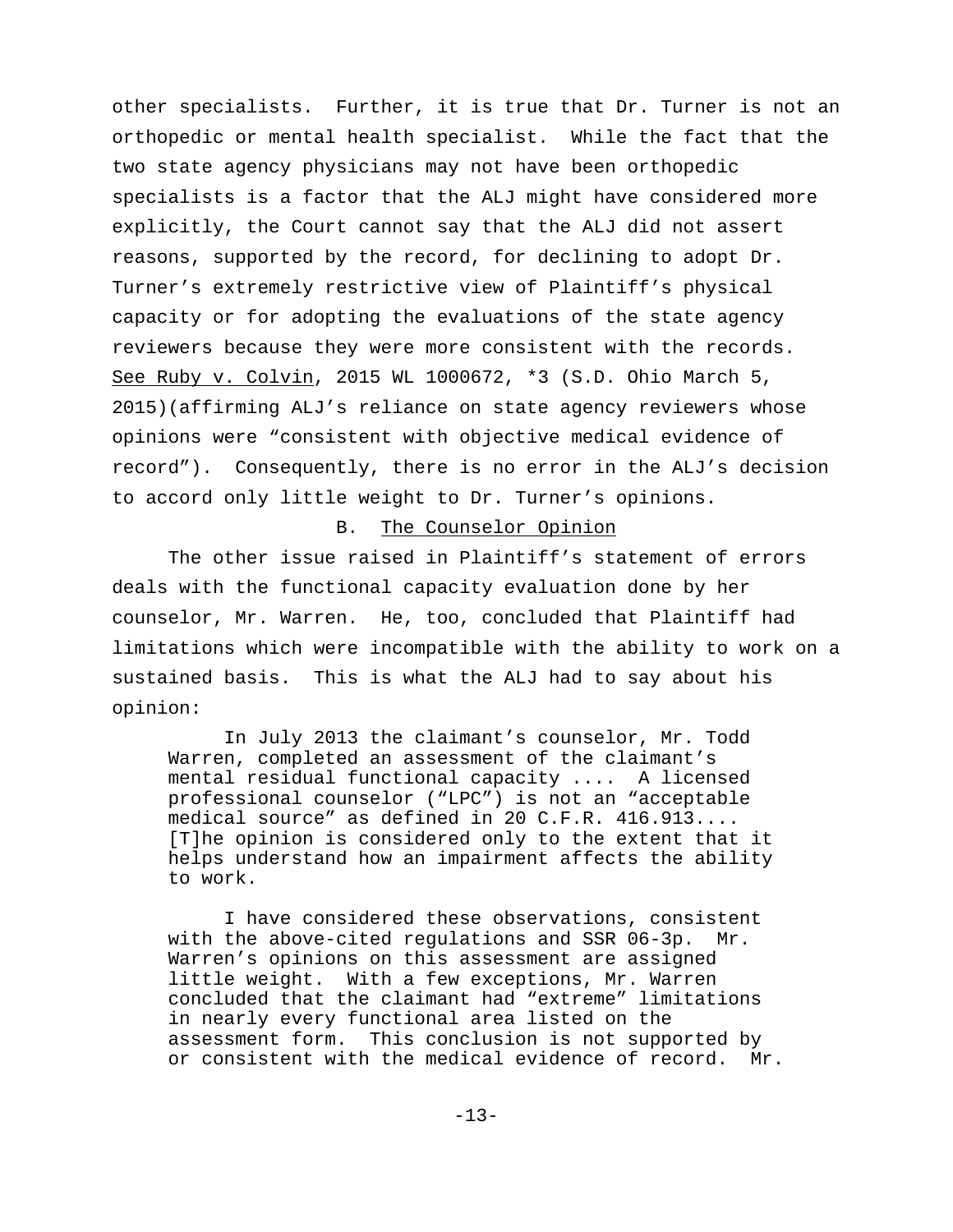Warren did not provide specific findings to support his opinion. Instead, it appears Mr. Warren relied quite heavily on the claimant's subjective reports. However, as described elsewhere in this decision, the claimant's reports are not entirely credible.

(Tr. 95). The ALJ went on to discuss the opinions of the two consultative examiners, giving both "some" weight as consistent with the finding that Plaintiff needed a static work environment and could only perform simple repetitive tasks, and he also assigned great weight to the GAF scores indicating a moderate level of impairment. Ultimately, the ALJ adopted the opinions of the state agency reviewers on this issue as well, again making an (unchallenged) finding that Plaintiff's description of her psychologically-based symptoms was not entirely credible. Plaintiff contends that the ALJ erred by mis-stating the legal standard under which opinions like Mr. Warren's must be reviewed.

Contrary to Plaintiff's assertion, the ALJ both cited the correct regulation, 20 C.F.R. §416.913, and accurately described its content. That regulation lists providers who are "acceptable medical sources" and Mr. Warren, as a counselor, is not one of them. It then states that the ALJ may use evidence from "other sources" to "show the severity of your impairment(s) and how it affects your ability to work." That is exactly how the ALJ explained this regulation in his decision.

Plaintiff argues, however, that the ALJ erred by not evaluating Mr. Warren's opinion using the factors set out in 20 C.F.R. §416.927(c). Under SSR 06-3p (also cited by the ALJ), such "other" source opinions "may" be used by an ALJ and an ALJ "can" use the §416.927(c) factors when evaluating such an opinion; as the regulation states, "it would be appropriate to consider such factors as the nature and extent of the relationship between the source and the individual, the source's qualifications, the source's area of specialty or expertise, the

-14-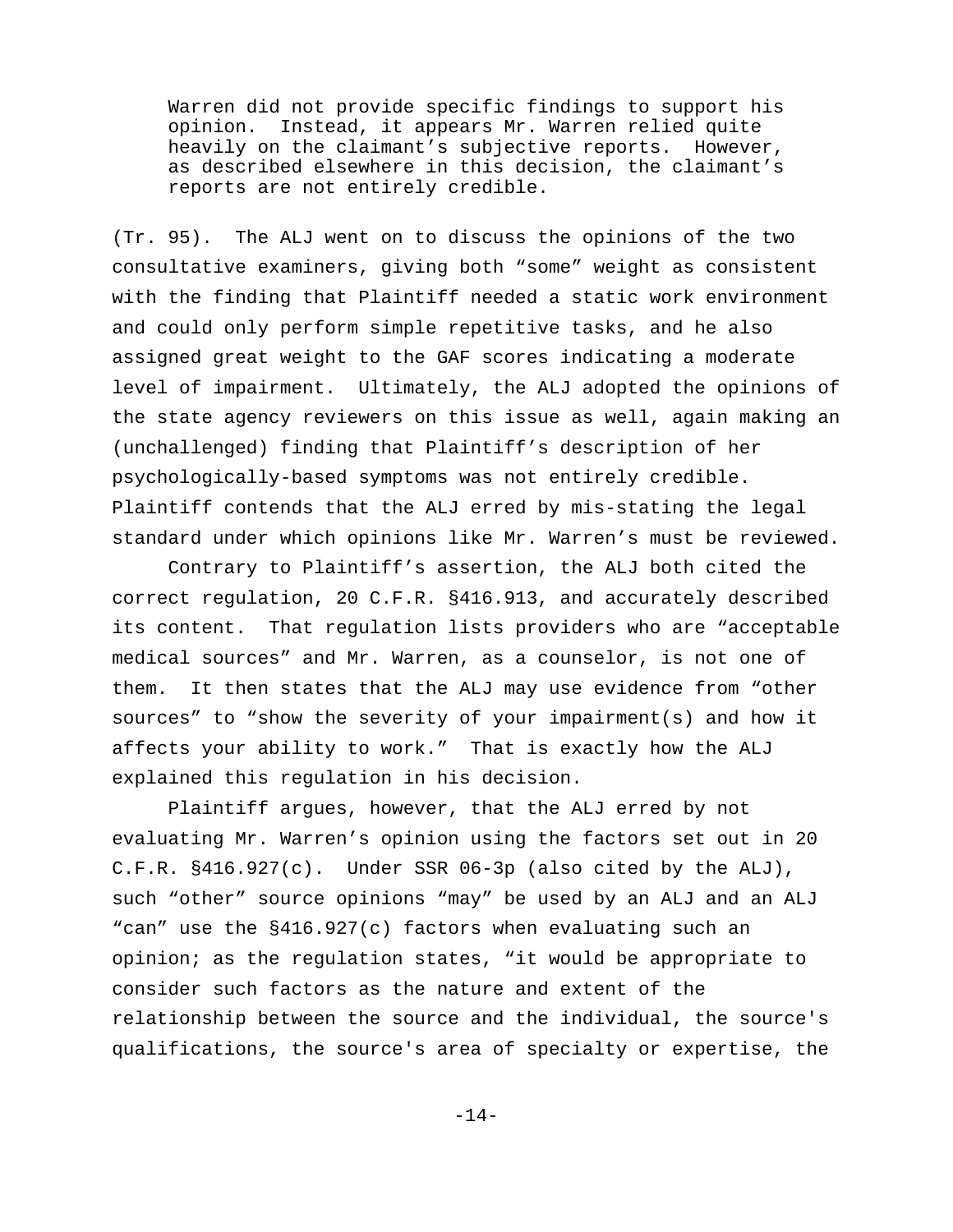degree to which the source presents relevant evidence to support his or her opinion, whether the opinion is consistent with other evidence, and any other factors that tend to support or refute the opinion." In addition, "the adjudicator generally should explain the weight given to opinions from these 'other sources,' or otherwise ensure that the discussion of the evidence in the determination or decision allows a claimant or subsequent reviewer to follow the adjudicator's reasoning, when such opinions may have an effect on the outcome of the case."

Since there is no heightened duty on the part of an ALJ to explain his or her reasoning about non-medical source opinions, the Court's review of that reasoning is limited. If it appears from the record that the ALJ properly understood the controlling law and had a substantial basis for reaching the conclusion reflected in the administrative decision, the Court cannot overturn that conclusion.

That is what happened here. The ALJ's decision makes clear that after he identified Mr. Warren's opinion as not coming from an acceptable medical source, he nonetheless considered it in light of some of the relevant factors, including its consistency with the other evidence of record, the level of support provided by Mr. Warren, and the fact that Mr. Warren relied heavily on Plaintiff's subjective reporting which the ALJ found to be less than fully credible. There is no indication that the ALJ misunderstood his ability to do that type of analysis, and Plaintiff has not (and cannot) make the argument that the Court should substitute its weighing of the evidence for that of the ALJ. As the Court did in Speakes v. Comm'r of Social Security, 2015 WL 4480562, \*7 (S.D. Ohio July 22, 2015), adopted and affirmed 2015 WL 4776696 (S.D. Ohio Aug. 14, 2015), the Court finds here that "the ALJ did not deviate from this regulation, and that he adequately described his reasoning process with respect to the weight afforded to [the non-medical] opinion."

-15-